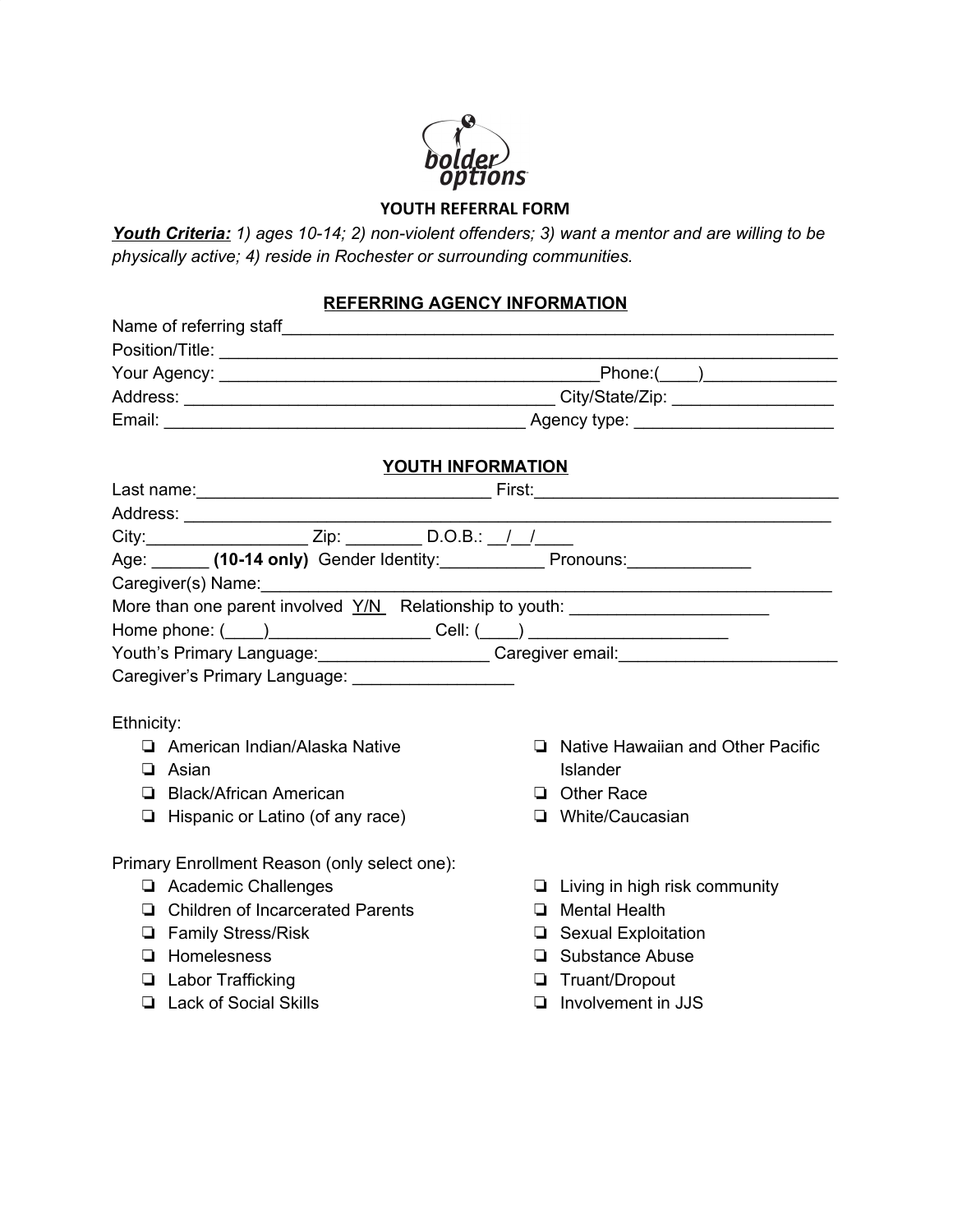Other Enrollment Reason(s):

- ❏ Homelessness
- ❏ Involvement in JJS
- ❏ Labor trafficking
- ❏ Sexual exploitation
- ❏ Academic Challenges
- ❏ Lack of Social Skills

Protective Factors:

- ❏ Family Involvement
- ❏ Academic Interest
- ❏ Strong Relational Skills

Target Populations:

- ❏ Youth who have experienced victimization
- ❏ American Indian/Alaska Native Youth
- ❏ Children of Incarcerated Parents
- ❏ Youth who Identify as LGBTQ
- ❏ Youth With Disabilities
- ❏ Family Stress/Risk
- ❏ Living in high risk communities
- ❏ Children of Incarcerated Parents
- ❏ Mental Health
- ❏ Substance Abuse
- ❏ Truant/Dropout
- ❏ Community Involvement
- ❏ Sense of Self-Efficacy
- ❏ Youth in Rural Communities
- ❏ Youth Experiencing Labor **Trafficking**
- ❏ Youth Experiencing Homelessness
- ❏ Youth Experiencing Commercial Sexual Exploitation

## **COMMUNITY AGENCY INFORMATION**

What other relevant community agencies does this youth work with?

## **PROGRAM CONSENT**

Please initial beside each program requirement.

- \_\_\_\_\_The family has been informed of this referral.
- The youth has been informed of this referral.
- The youth and family are aware that this is a one year program.

\_\_\_\_\_ The youth will meet with their mentor 2-4 hours each week.

\_\_\_\_\_The youth is aware of the requirements to attend 3 physical challenges, 3 fun physical activity nights, and 6 educational nights with Bolder Options.